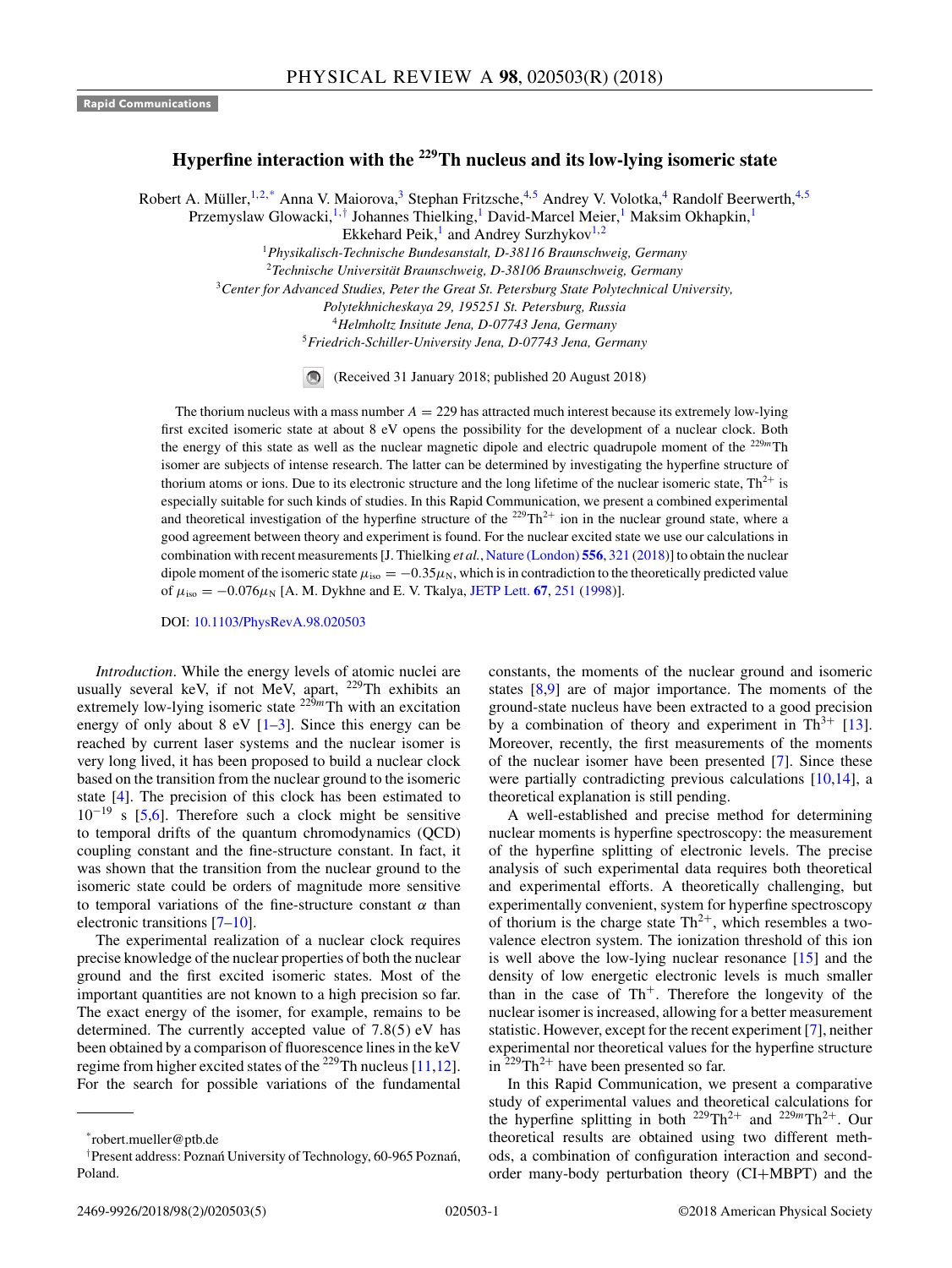<span id="page-1-0"></span>multiconfigurational Dirac-Fock approach (MCDF). The combination of these theories and experimental data allows for an evaluation of the  $229m$ Th<sup>2+</sup> nuclear magnetic dipole and electric quadrupole moment, independent on previous determinations of these quantities [\[13\]](#page-4-0). This might support future investigations of possible variations of the fundamental constants.

*Hyperfine structure of thorium ions*. Hyperfine spectroscopy is the measurement of the splitting of atomic levels due to the coupling of the nuclear spin  $I$  and the total angular momentum  $J$  of the electronic state to the combined total angular momentum  $F = I + J$ . The energy shift induced by that coupling can be calculated using first-order perturbation theory,

$$
E_{M1} = \frac{1}{2}AC,\t\t(1a)
$$

$$
E_{E2} = B \frac{\frac{3}{4}C(C+1) - I(I+1)J(J+1)}{2I(2I-1)J(2J-1)},
$$
 (1b)

where  $C = F(F + 1) - J(J + 1) - I(I + 1)$ . The subscript *M*1 refers to the energy shift due to the interaction of the electron shell with the magnetic dipole moment of the nucleus, while *E*2 is the corresponding shift due to the nuclear electric quadrupole moment. Usually, multipoles higher than the *E*2 interaction are negligible.

The hyperfine energies (1) scale with the so-called *hyperfine constants A* and *B*. For an electronic state characterized by its total angular momentum *J* and further quantum numbers  $\gamma$ , these constants are obtained as [\[16\]](#page-4-0)

$$
A = \frac{\mu_I}{I} \frac{1}{\sqrt{J(J+1)(2J+1)}} \left\langle \gamma J || \vec{T}^1 || \gamma J \right\rangle, \tag{2a}
$$

$$
B = 2Q \left[ \frac{J(2J-1)}{(J+1)(2J+1)(2J+3)} \right]^{\frac{1}{2}} \langle \gamma J || \vec{T}^2 || \gamma J \rangle , \quad (2b)
$$

It can be seen from the equation that *A* and*B* are proportional to the nuclear magnetic dipole and electric quadrupole moment  $\mu_I$  and *Q*, respectively. The operators  $\vec{T}^k$  are the electronic parts of the hyperfine interaction. Relation (2) can be used to extract the nuclear moments from the hyperfine splitting of atomic lines.

*Numerical calculations*. The theoretical determination of the hyperfine constants *A* and *B* and hence the hyperfine structure of  $Th^{2+}$  requires the evaluation of the many-electron matrix elements of the hyperfine operator  $\vec{T}^k$  [cf. Eq. (2)]. We therefore need to obtain a precise representation of the many-electron wave functions of the corresponding states. In this Rapid Communication, we apply two different methods to approximate these wave functions.

The first technique we use to calculate the hyperfine constants in  $^{229}Th^{2+}$  is the relativistic configuration interaction (CI). In CI, the ansatz for a many-electron wave function with a well-defined parity  $\Pi$  and total angular momentum  $J$  is a superposition of *N* so-called configuration state functions (CSFs) [\[16\]](#page-4-0),

$$
\Psi(\Pi, J) = \sum_{i=1}^{N} c_i \Phi_i(\Pi, J). \tag{3}
$$

With these basis functions, the Hamiltonian matrix and its eigenvalues are calculated. The entries of the corresponding eigenvectors are the expansion coefficients *ci*. This reduces the problem of constructing a complicated many-electron wave function to the diagonalization of a matrix.

The relativistic CI approach is well known for its performance to calculate the atomic structure of highly charged ions and is being actively developed to include QED corrections to atomic processes up to a very high precision [\[17–20\]](#page-4-0). For the determination of hyperfine constants in  $Th^{2+}$ , however, the correlation between core electrons and core-valence correlations are of major importance, which are typically neglected in CI for practical reasons. To overcome these problems, manybody perturbation theory (MBPT) can be used to account for core-core and core-valence correlations, while the dynamics of the valence electrons are still treated using CI. The results presented here were obtained using the package published in Ref. [\[21\]](#page-4-0). A detailed description of the method can be found, e.g., in Refs. [\[22–24\]](#page-4-0).

Accurate wave functions can be constructed alternatively by applying the multiconfigurational Dirac-Fock (MCDF) method  $[16]$ . Here, the wave functions are also constructed as a superposition of CSFs. However, in contrast to CI, the CSFs are not fixed, but iteratively optimized to achieve self-consistency of the result. For our calculations we utilized the newest version of the GRASP2K package [\[25\]](#page-4-0).

*Experimental method*. For the experimental investigation of the  $229 \text{Th}^{2+}$  hyperfine structure we use ions stored in a radio-frequency linear Paul trap [\[26\]](#page-4-0). The ions are cooled to room temperature by collisions with a buffer gas (He) at 0.1 Pa pressure, which also depopulates metastable states via collisional quenching. To prepare a sample of  $Th^{2+}$  ions we first load  $10<sup>5</sup>$  Th<sup>+</sup> ions into the trap via laser ablation and then generate doubly charged ions via photoionization. We reach a stable amount of  $10^3$  Th<sup>2+</sup> ions, defined by an equilibrium of the ionization rate and losses due to chemical reactions with impurities in the buffer gas.

We study single-photon excitations at two different frequencies which can be addressed by external-cavity diode lasers (see Fig. [1\)](#page-2-0). The levels  $5f^2$ (*J* = 4) : 15 148 cm<sup>−1</sup> and  $5f^2(J=4)$ : 21 784 cm<sup>-1</sup> are excited from the electronic ground state  $5f6d(J = 4): 0 \text{ cm}^{-1}$  via laser radiation at 660.1 and 459.1 nm, respectively. Both upper levels possess a fluorescence decay channel in the visible spectrum that is detectable by photomultiplier tubes. In addition, the decay from  $5f^2(J=4)$ : 2 1784 cm<sup>-1</sup> is spectrally separated from the excitation, allowing for a detection free from the background of laser stray light.

Furthermore, our analysis includes hyperfine spectroscopy data from a previous experiment [\[7\]](#page-4-0), which utilizes Dopplerfree two-step laser excitation to achieve a higher resolution [\[27,28\]](#page-4-0). This experiment was conducted at the Maier-Leibnitz-Laboratorium at LMU Munich using a <sup>233</sup>U source, which produces thorium recoil ions via alpha decay with 2% of the ions being in the isomeric nuclear state. The selected transition in this case was from the  $6d^2(J = 2)$ : 63 cm<sup>-1</sup> electronic state to  $5f^2(J=0)$ : 29 300 cm<sup>-1</sup> via the  $5f6d(J=1)$ :  $20711 \text{ cm}^{-1}$  intermediate state, using laser radiation at 484.3 nm for the first and 1164.3 nm for the second step.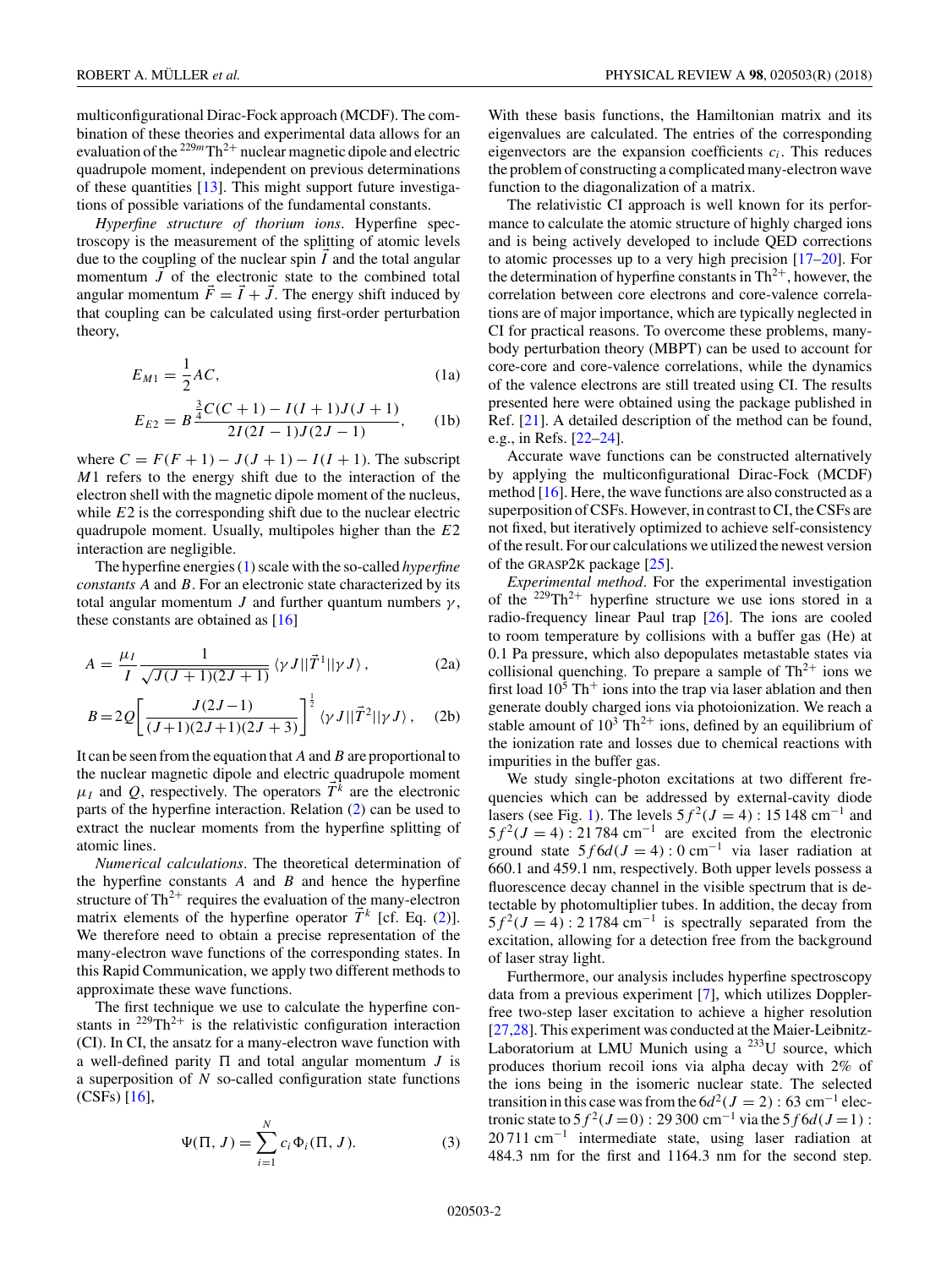<span id="page-2-0"></span>

FIG. 1. Scheme of the investigated  $^{229}Th^{2+}$  levels. The transitions and electronic configurations of  $Th^{2+}$  levels relevant to the experiment are depicted, labeled by their energy in cm−<sup>1</sup> and the electronic angular momentum *J*. Laser excitation is shown with solid arrows and fluorescence detection with dashed arrows.

For detection, the fluorescence line from the decay of the  $5f^{2}(J=0)$ : 29 300 cm<sup>-1</sup> state to  $5f6d(J=1)$ : 7921 cm<sup>-1</sup> was chosen.

*Results and discussion*. The hyperfine coefficients for  $229 \text{Th}^{3+}$  were measured with high precision [\[29\]](#page-4-0) and theoretical calculations of these coefficients have been presented in Ref. [\[13\]](#page-4-0), including the extraction of the values  $\mu_{\text{gr}} = 0.36 \mu_{\text{N}}$ and  $Q_{\text{gr}} = 3.11$  eb for the moments of the ground-state <sup>229</sup>Th nucleus. We used these moments to obtain the hyperfine constants for the ground and the first few excited states of  $^{229}Th^{3+}$  using the MCDF method. We found these results to be in good agreement with previous calculations and thus the experimental values. Although triply charged thorium is a considerably simpler system, it resembles a very good test case for our calculations for  $Th^{2+}$ , because in both ions  $f$  and *d* orbitals are populated for the two lowest states, favoring strong core-valence correlation effects. The good agreement with the experiment thus gives us confidence that we are able to numerically control these correlations, also in the case of  $Th^{2+}$ .

While our calculations for triply charged thorium were an important benchmark, the complexity of the problem for doubly charged thorium is still considerably higher. The  $Th^{2+}$ ion has 45 levels in the desired energy range between 0 and 25 000 cm<sup>-1</sup>, ranging from three ( $J^{\Pi} = 1^-$ ) to six ( $J^{\Pi} = 2^+$ and  $J^{\Pi} = 3^-$  for each pair of *J* and  $\Pi$  [cf. Eq. [\(3\)](#page-1-0)]. Although only a few levels were addressed in the experiment, all of these levels need to be described to the same accuracy to obtain reliable theoretical results. Therefore the achievable accuracy of our calculations is worse than in other effective two-electron systems.

To obtain results for the level structure of the  $229 \text{Th}^{2+}$  ion with the MCDF method, we first performed calculations, where the set of CSFs was constructed from a closed radon core allowing for double excitations of the two valence electrons. We added correlation layers until the energies of the calculated levels completely converged. These results were then used



660 nm laser detuning (MHz) FIG. 2. Recorded  $^{229}Th^{2+}$  hyperfine spectra. (a) Transition  $5f6d(J = 4)$ : 0 cm<sup>-1</sup> to  $5f^2(J = 4)$ : 21 784 cm<sup>-1</sup>, (b) transition  $5f6d(J = 4)$ : 0 cm<sup>-1</sup> to  $5f^2(J = 4)$ : 15 148 cm<sup>-1</sup>. Each subfigure

 $\Omega$ 

1000

2000

shows the experimental data (connected dots) together with the positions of the individual resonances as predicted by MCDF calculations

and the resulting theoretical spectrum (dashed line).

 $-1000$ 

 $0.2$  $0.1$  $0.0$ 

 $-2000$ 

to perform calculations, where we subsequently added single excitations from the core up to the argon shell. After also allowing for core-valence excitations from the 6*p* and 5*d* orbitals we eventually achieved a very good convergence of the results. As it can be seen from Table [I,](#page-3-0) our agreement with experimental excitation energies [\[30\]](#page-4-0) is always better than 10%, except for the lowest  $6d^2(J = 2)$ : 63 cm<sup>-1</sup> state. The energy of this state is particularly difficult to obtain, because it is almost degenerate with the  $5 f 6 d(J = 4) : 0 \text{ cm}^{-1}$  ground state. The accuracy of the CI+MBPT calculation is somewhat lower. The reason is strong correlations between two valence electrons and the outermost core shells. In order to increase the accuracy, one needs to go beyond the second-order MBPT and use  $CI+AO$  ( $CI+all-order$ ) [\[31–33\]](#page-4-0). Our main goal here is to check that two very different methods give consistent results. For this purpose our CI+MBPT calculation is sufficient.

After we obtained the many-electron wave functions, we calculated the hyperfine coefficients for all states that were investigated experimentally. First, we used these results to analyze the spectra that have been obtained using the singlestep excitation scheme (cf. Fig. 1). As seen in Fig. 2, the limited resolution of these spectra does not allow us to extract experimental values of the hyperfine constants for the electronic ground and the two  $5f^2(J = 4)$  states. Instead, we utilized the MCDF results for the *A* and *B* constants of these states (cf. Table [I\)](#page-3-0) to make a prediction for the positions of the individual resonances and the overall shape of the hyperfine spectrum. In Fig. 2 this prediction is shown alongside the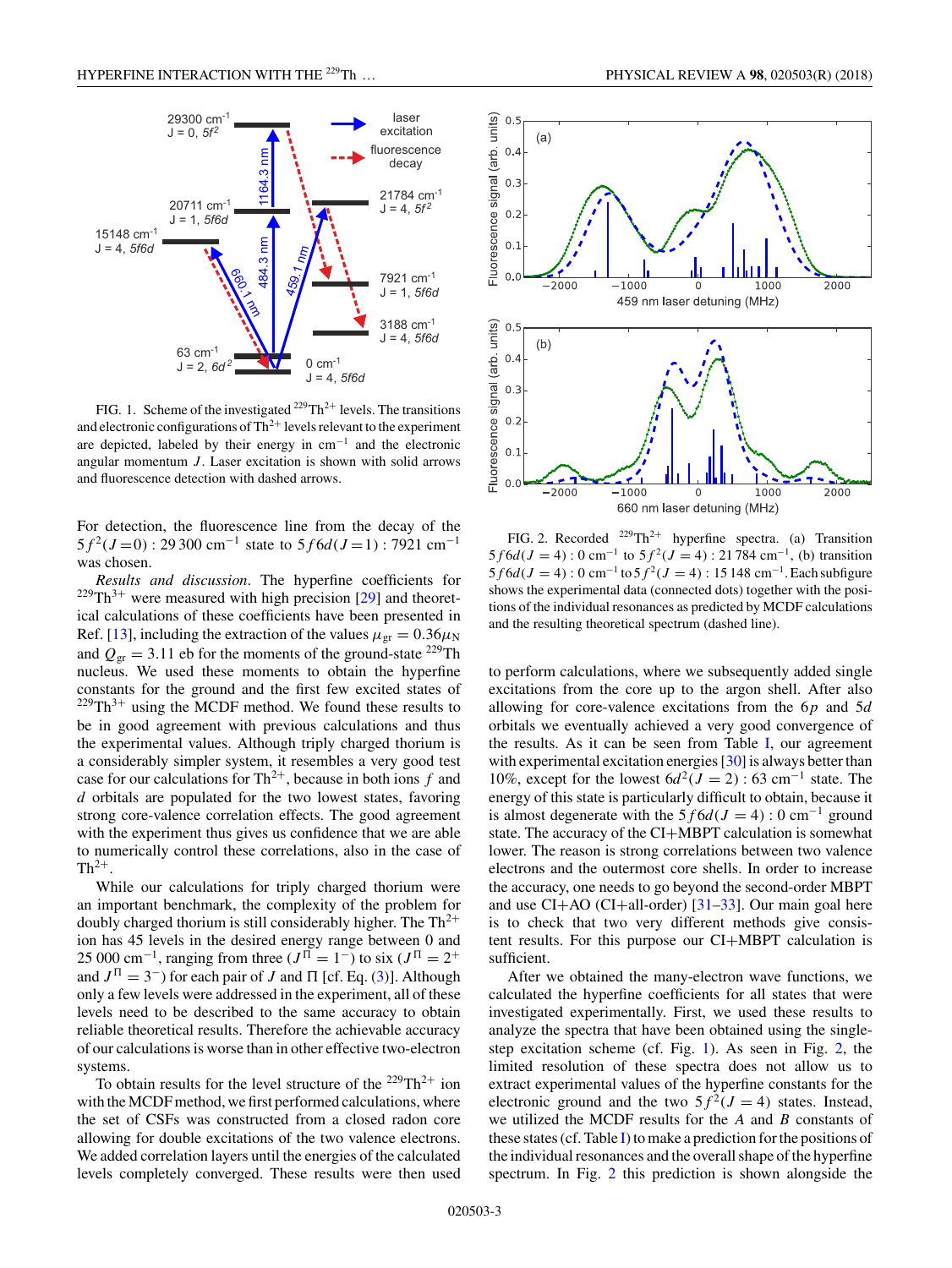<span id="page-3-0"></span>TABLE I. Magnetic dipole and electric quadrupole hyperfine constants *A* and *B* for the ground and four excited states of <sup>229</sup>Th<sup>2+</sup>. The theoretical results are obtained using CI+MBPT and the MCDF method. In lines two and four a comparison is drawn to experimental values presented in Ref. [\[7\]](#page-4-0). For the calculation,  $\mu_{gr} = 0.36\mu_N$  and  $Q_{gr} = 3.11|e|b$  have been used [\[13\]](#page-4-0). The experimental energies have been taken from Ref. [\[30\]](#page-4-0).

| Level               |           | Energy $(cm-1)$ |             |                          |           | $A$ (MHz)   |             | B(MHz)    |             |           |  |
|---------------------|-----------|-----------------|-------------|--------------------------|-----------|-------------|-------------|-----------|-------------|-----------|--|
| Configuration       | $J^{\Pi}$ | $CI+MBPT$       | <b>MCDF</b> | Expt. $\lceil 30 \rceil$ | $CI+MBPT$ | <b>MCDF</b> | Expt. $[7]$ | $CI+MBPT$ | <b>MCDF</b> | Expt. [7] |  |
| $[Rn] + 5f6d$       | $4^{-}$   |                 | $\theta$    | $\overline{0}$           | 64(17)    | 81(4)       |             | 3287(630) | 3008(260)   |           |  |
| $[Rn] + 6d^2$       | $2^{+}$   | 2933            | 447         | 63                       | 143(47)   | 162(8)      | 151(8)      | 68(23)    | 71(7)       | 73(27)    |  |
| $[{\rm Rn}] + 5f^2$ | $4^+$     | 23223           | 14891       | 15148                    | 38(3)     | 72(3)       |             | 1221(390) | 1910(200)   |           |  |
| $[Rn] + 5f6d$       | $1^{-}$   | 21193           | 22121       | 20711                    | 109(36)   | 90(4)       | 88(5)       | 839(220)  | 689(110)    | 901(18)   |  |
| $[{\rm Rn}] + 5f^2$ | $4^+$     | 19946           | 21959       | 21784                    | 8(36)     | 26(2)       |             | 65(21)    | 39(45)      |           |  |

experimentally recorded spectra. While the positions of the main resonances match rather well, some discrepancies in the line intensities occur, especially for the  $5 f 6 d(J = 4) : 0 \text{ cm}^{-1}$ to  $5f^2(J = 4)$ : 21 784 cm<sup>-1</sup> transition. Moreover, the overall width of the calculated spectrum is slightly smaller than it was measured.

In contrast to the spectra recorded from the single-step excitation which were limited in resolution by Doppler broadening, the Doppler-free spectra, presented in Ref. [\[7\]](#page-4-0), of the  $6d^{2}(J = 2)$ : 63 cm<sup>-1</sup> and 5 f 6 $d(J = 1)$ : 20 711 cm<sup>-1</sup> states allowed for a precise extraction of the hyperfine constants *A* and*B*. In Table I we show our numerical results alongside these experimentally extracted values. The theoretical uncertainty of the MCDF results is obtained from a convergence analysis with respect to the addition of correlation layers as well as the number of opened core shells. The uncertainty of the CI+MBPT results is determined by the neglected highorder MBPT terms. We estimated them from the size of the second-order MBPT and random phase approximation (RPA) corrections. We can see in Table I that the agreement between theory and experiment is very good for the magnetic hyperfine constant *A*. In the case of the electric quadrupole constant *B*, the agreement is slightly worse but still satisfying.

To obtain the values for the hyperfine constants *A* and *B* [cf. Eqs.  $(2)$ ] shown in Table I, we used the nuclear moments of  $^{229}$ Th from Ref. [\[13\]](#page-4-0). While these values for the groundstate nucleus are commonly accepted, the measured value of the nuclear dipole moment of the nuclear isomer  $229m$ Th [\[7\]](#page-4-0) disagrees strongly with previous theoretical works [\[10,14\]](#page-4-0). As an example for a possible application of our calculations and to help to resolve this controversy, we calculated the atomic parts

 $A/\mu_{\text{iso}}$  and  $B/Q_{\text{iso}}$  of the hyperfine constants in the doubly charged nuclear isomer  $2^{29m}Th^{2+}$ , which has a nuclear spin of  $I_{\text{iso}} = \frac{3}{2}$  in contrast to the nuclear ground state with  $I_{\text{gr}} = \frac{5}{2}$ . By combining these calculations with measurements for *A* and *B*, we can extract the nuclear moments of the nuclear isomer to a high precision. The results of these calculations are shown in Table II. In Ref. [\[7\]](#page-4-0),  $\mu_{iso}$  has been determined by measuring the ratio  $\mu_{\text{iso}}/\mu_{\text{gr}}$  and using  $\mu_{\text{gr}}$  from Ref. [\[13\]](#page-4-0). The obtained value of  $\mu_{iso} = -0.37(6)\mu_N$  coincides with our consideration, which gives an average value of  $\mu_{\rm iso}$ –0*.*35 $\mu_{\rm N}$ . Therefore, our calculations affirm the measurements and thus provide a stronger foundation for the obtained value of the magnetic dipole moment of the nuclear isomer <sup>229*m*</sup>Th. An analog consideration for *Q*iso shows a very good agreement between the value obtained using the CI+MBPT method and the experimental value of  $Q_{\text{iso}} = 1.74(8)$  eb, while the result from the MCDF method is slightly above the measured result.

*Concluding remarks*. In summary, we aimed for a theoretical prediction of the hyperfine structure of doubly charged thorium with the nucleus being in the ground, and the first isomeric state. Therefore we employed two different approaches: (i) a combination of many-body perturbation theory and configuration interaction and (ii) the multiconfigurational Dirac-Fock method. We performed large-scale calculations for the hyperfine constants *A* and *B* in  $2^{29} \text{Th}^{2+}$ . The results of these calculations were based on the nuclear moments [\[13\]](#page-4-0) and reproduced the experimental data very well. That is, we provide an independent confirmation of the calculations presented by Safranova *et al.* in a system with a more complicated electronic structure and a different experimental setup. Finally, we also obtained the magnetic dipole moment of the nuclear isomer

TABLE II. Atomic part of the magnetic dipole hyperfine constant  $A/\mu_{iso}$  for two excited states of <sup>229*m*</sup>Th<sup>2+</sup>. The results have been obtained using (a) the CI+MBPT and (b) the MCDF method. The experimental values presented in Ref. [\[7\]](#page-4-0) are utilized to extract the magnetic dipole  $\mu_{\text{iso}}$  and electric quadrupole  $Q_{\text{iso}}$  moment of the <sup>229*m*</sup>Th nuclear isomer.

| Energy level                    |                                   |                 | $A/\mu_{\rm iso}$ (MHz/ $\mu_{\rm N}$ ) |            | $A$ (MHz)                |                    | $\mu_{\rm iso}$ $(\mu_{\rm N})$ |     | $B/Q_{\text{iso}}$ (MHz/eb) | B(MHz)            | $Qiso$ (eb) |      |
|---------------------------------|-----------------------------------|-----------------|-----------------------------------------|------------|--------------------------|--------------------|---------------------------------|-----|-----------------------------|-------------------|-------------|------|
| Configuration                   | $J^{\Pi}$                         | Energy $(cm-1)$ | (a)                                     | (b)        | Expt. $[7]$              | (a)                | (b)                             | (a) | (b)                         | Expt. $[7]$       | (a)         | (b)  |
| $[Rn] + 6d^2$<br>$[Rn] + 5 f6d$ | $2^+$<br>$\overline{\phantom{m}}$ | 63<br>20711     | 660<br>506                              | 749<br>419 | $-263(29)$<br>$-151(22)$ | $-0.40$<br>$-0.30$ | $-0.35$<br>$-0.36$              | 270 | 23<br>222                   | 53(65)<br>498(15) | 1.84        | 2.24 |